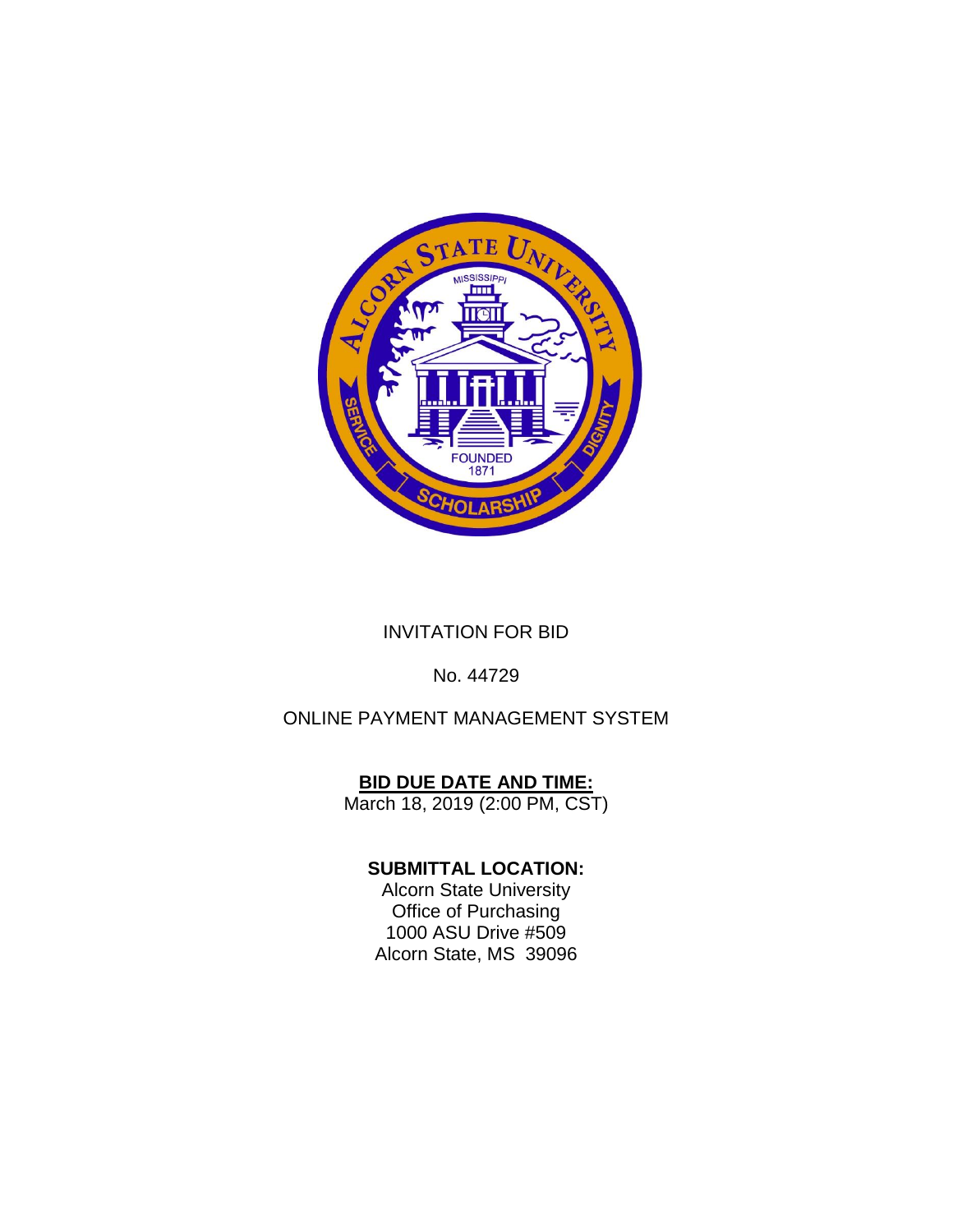## **1.0 General**

## **1.01 Schedule of Events:**

Invitation for Bid Issue Date **February 27, 2019** Deadline for Request for Clarification or Change March 11, 2019 Bid Due Date and Time **March 18, 2019** March 18, 2019

This Schedule of Events is subject to change. Any Changes will be made through the issuance of Written Addenda.

#### **1.02 Pre-Bid Conference:**

A Pre-Bid Conference will not be held.

#### **1.03 Issuing Office:**

The Purchasing department of Alcorn State University (ASU) is the issuing office and is the sole point of contact for this invitation for Bid. Address all concerns or questions regarding this Invitation for Bid to the Purchasing Agent identified below:

#### 1.04 Purchasing Agent:

| Name:      | Mertha George           |
|------------|-------------------------|
| Title:     | <b>Purchasing Agent</b> |
| Telephone: | 601-877-6154            |
| Fax:       | 601-877-6217            |
| Email:     | mgeorge@alcorn.edu      |

#### **1.05 Definitions:**

As used in this invitation for Bid, the terms set forth below are defined as follows:

- a. "Addenda" means an addition to, deletion from, a material change in, or general interest explanation of the Invitation for Bid.
- b. "Exhibits" means those documents which are attached to and incorporated as part of the Invitation for Bid.
- c. "Bid" means an offer, binding on the Bidder and submitted in response to an Invitation for Bid.
- d. "Bidder" means an entity that submits a Bid in response to an Invitation for Bid.
- e. "Bid Due Date and Time" means the date and time specified in the Invitation for Bid as the deadline for submitting Bids.
- f. "Invitation for Bid" (IFB) means a Solicitation Document for the solicitation of competitive, written, signed and sealed Bids in which Specifications, price, and delivery (or project completion) are the predominant award criteria.
- g. "Responsible" means capability in all respects to perform fully the contract requirements.
- h. "Responsive" means a Bid that has substantially complied in all material respects with the criteria outlined in the Invitation for Bid.
- i. "Written or Writing" means letters, characters, and symbols inscribed on paper by hand, print, type, or other method of impression intended to represent or convey particular ideas or meanings.

#### **1.06 Terms and Conditions:**

Alcorn State University's terms and conditions governing the purchase resulting from this IFB are included in Exhibit A.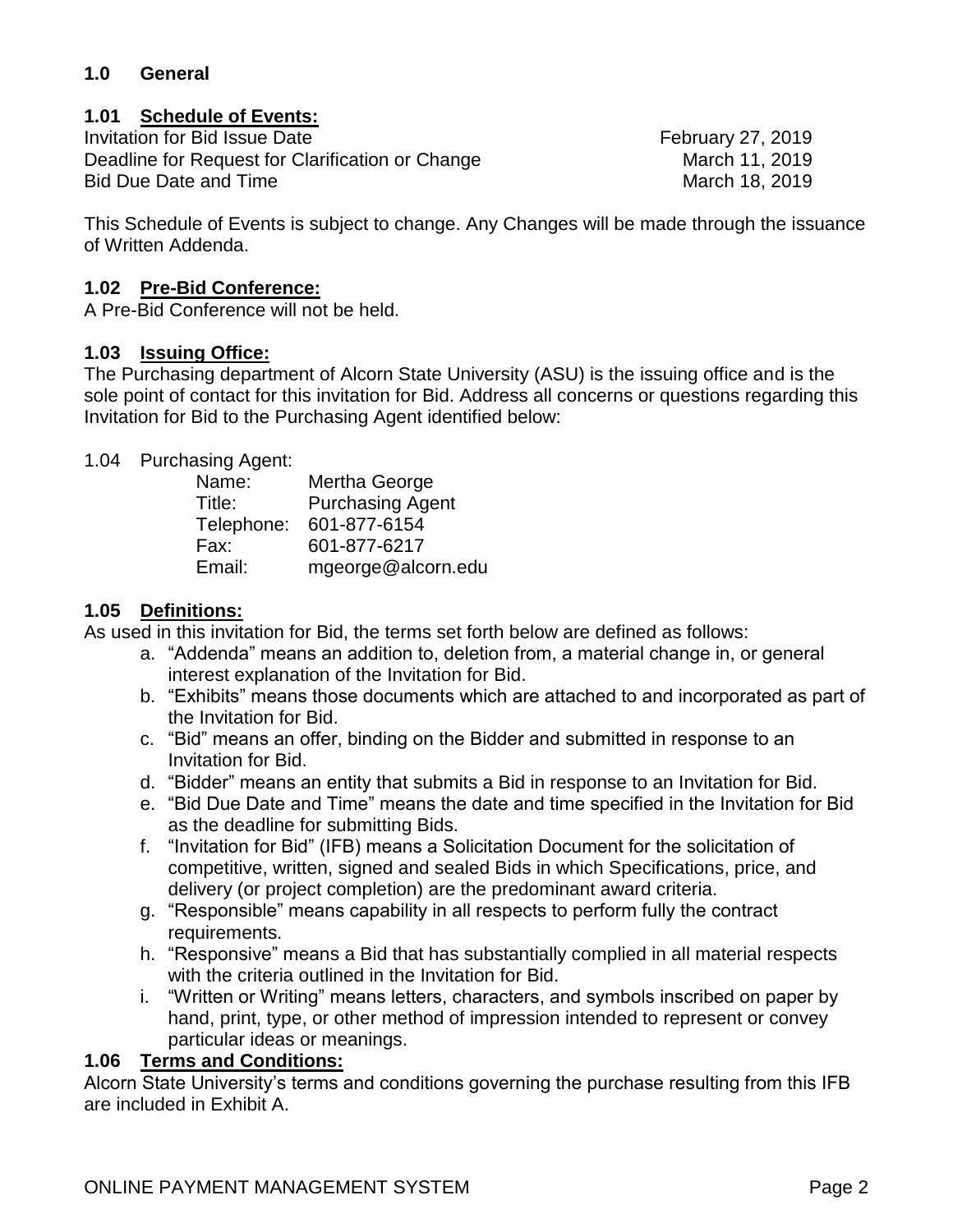## **2.0 Introduction**

Alcorn State University (ASU) Office of Purchasing is seeking Responsive Responsible Bidders to submit Bids for a complete online Payment Management system that will include Ellucian Banner integration, and advanced reporting.

The system MUST provide the following:

- Secure online payment
- Accept major credit/debit cards and ACH
- Seamless integration with Ellucian Banner
- Mobile Friendly web access
- Presentation of bills and balances
- Off-campus transaction capability

Alcorn State University is long-time customer of TouchNet. Bids from competing vendors must include any applicable implementation, programing and any applicable on-site training cost to convert the University to their solution.

#### **This IFB is for FIVE YEARS of software and related support. Bidders must provide itemized pricing for years 1 through 5. Option for an additional 5-year term will be contingent on performance in the initial term and upon approval from the Mississippi Institutions of Higher Learning Board.**

## **3.0 Specifications / Statement of Work**

#### **3.01 General**

- 3.01.1 Software, Hardware and Related Support options must be detailed in Price Bid Form, Exhibit D. Any brochures, additional options, and/or descriptions may be attached as need. It is strongly recommended that the bidder includes any information they deem vital for the University to make an accurate determination of their proposed solution's capabilities and any features distinguishing it from the competition.
- 3.01.2 Contract includes all labor, integrations, project management, supervision, coordination, etc., necessary to complete the installation of a complete and operational system
- 3.01.3 Must provide delivery and installation timelines and schedule.

## **3.02 Electronic Billing**

- 3.02.1 Must provide a system for presenting students with a statement of their AR account using real-time data from Ellucian Banner
- 3.02.2 Must provide access to account history, activity, past statements and past payments
- 3.02.3 Must provide seamless login experience through Banner
- 3.02.4 Must provide real-time posting of payments back to Banner AR
- 3.02.5 Does the proposed solution provide login and/or view logs for reporting?
- 3.02.6 Does the proposed solution provide for scheduled and/or re-occurring billing
- 3.02.7 Does the proposed solution provide email and/or text notifications?
- 3.02.8 Describe features of proposed solution at separate it from the competition

## **3.03 eCommence**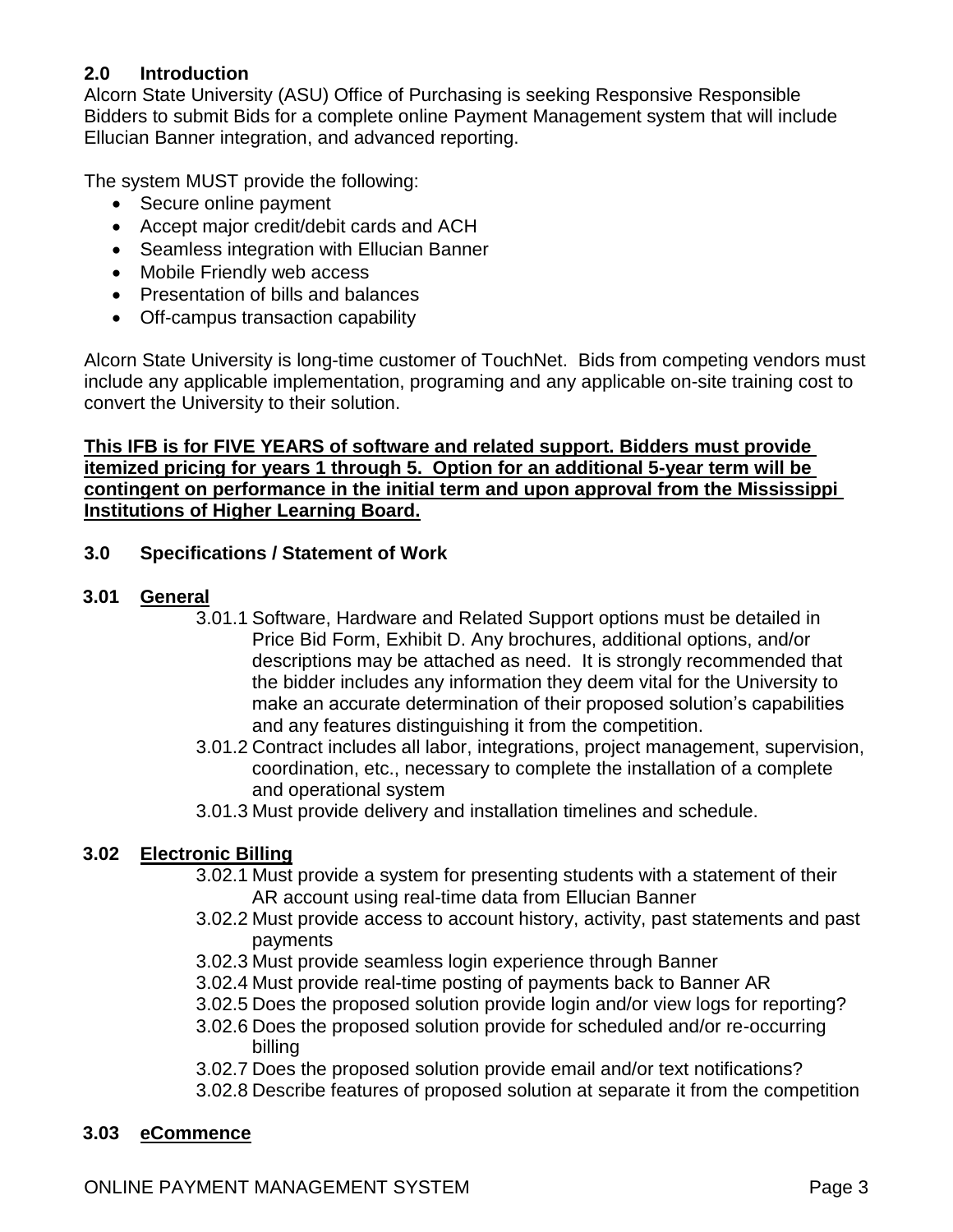- 3.03.1 Online Payments
	- 3.03.1.1 Solution to allow Campus websites and applications to accept secure payments online.
	- 3.03.1.2 Must Allow custom and third-party applications the ability to hand-off payment processing and return a status
	- 3.03.1.3 Must maintain separate accounting and reporting per integration
	- 3.03.1.4 Must Allow for branding and minimal customization
	- 3.03.1.5 How many individual payment pages does your solution entitle to the University
- 3.03.2 Online Stores
	- 3.03.2.1 Solution to provide full ecommerce storefront/shopping cart
	- 3.03.2.2 Must provide simple, user-friendly interface for non-IT University personnel to:
		- 3.03.2.2.1 Add items and pricing
		- 3.03.2.2.2 Handle discounts
		- 3.03.2.2.3 Track Inventory
		- 3.03.2.2.4 Shipping Options
	- 3.03.2.3 Must accept multiple payment types

## **3.04 Transaction Fees**

- 3.04.1 Provide a listing of ALL per transaction fees to the University beyond the licensing and support cost
- 3.04.2 Provide a listing of ALL per transaction fees to the clients (students, faculty and staff)

#### **3.05 Operating Environment:**

3.05.1 Server System Environment

- 3.05.1.1 The University is looking for a turnkey Cloud hosted solution
- 3.05.1.2 Solution must provide a Production and Test Environment
- 3.05.1.3 Explain to which extent the proposed operating environment meets the following qualifications:
	- 3.05.1.3.1 Hosted in a tier-rated datacenter
	- 3.05.1.3.2 PCI-DSS Compliant
	- 3.05.1.3.3 Meet PA-DSS Security requirements.
	- 3.05.1.3.4 Provide 24x7 monitoring
	- 3.05.1.3.5 Physical security and access control
- 3.05.2 Client Access
	- 3.05.2.1 The solution must provide access to the full set of licensed capabilities through current popular web browsers, including, but not limited to: Internet Explorer, Edge, Chrome and Firefox
	- 3.05.2.2 Users must be able to access the same through mobile browsers on Android, Microsoft and Apple mobile devices
	- 3.05.2.3 Client access must be secured (encrypted) at all times PII or financial data is entered or exchanged.
- 3.05.3 Administrative Access and Management:
	- 3.05.3.1 System must provide for an person login and password for all administrative users
	- 3.05.3.2 Administrative users should have differing levels of access based on their role and assignable permissions. Describe.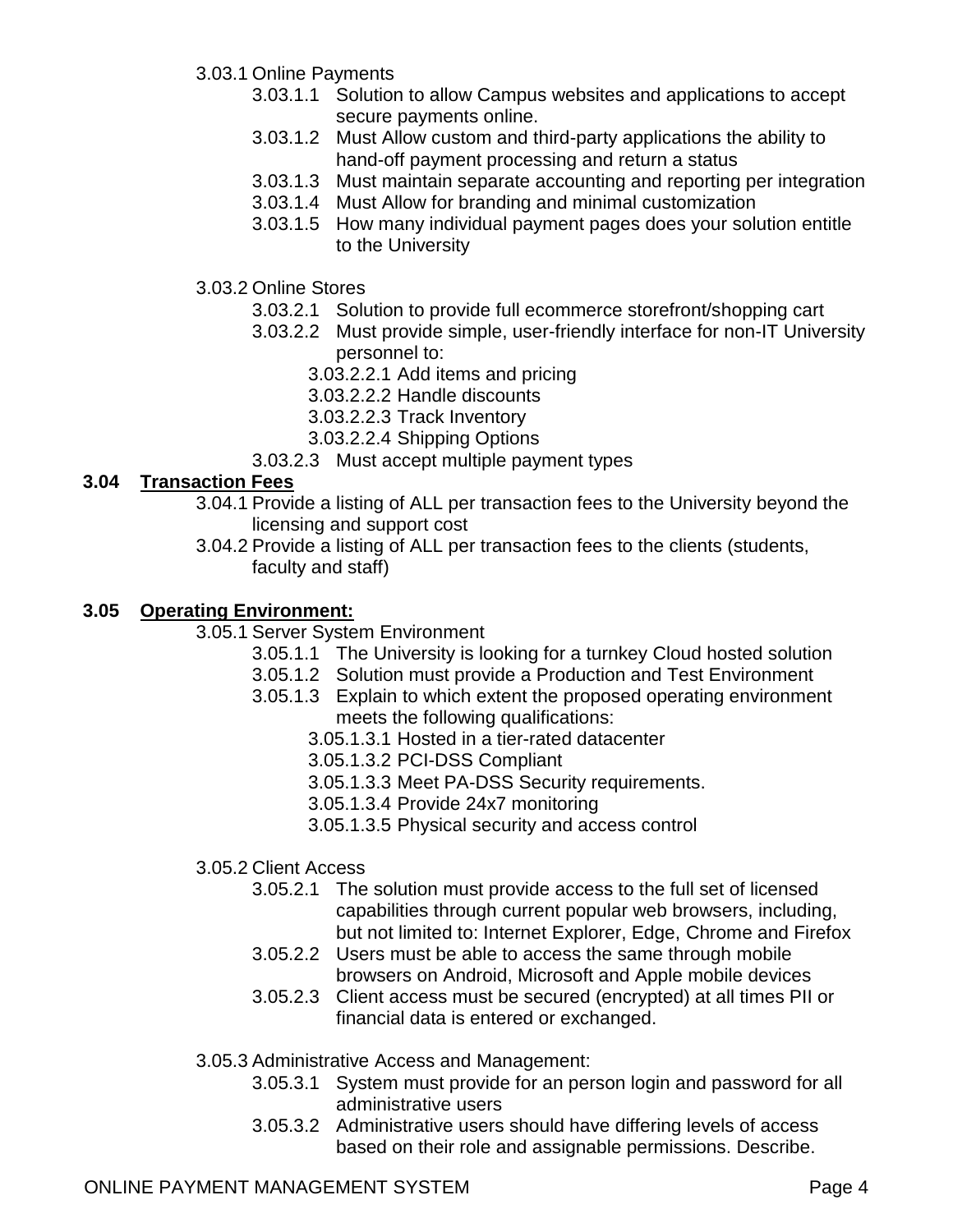- 3.05.3.3 System must maintain activity logs for all system changes and operations for all users in an auditable format available to the University.
- 3.05.4 System integration Describe the capabilities of your software to integrate with existing campus commerce applications such as bookstore, print management and what/if any customization is required to do so. Describe what processes are in place to ensure compatibility with these applications as new versions are released.
	- 3.05.4.1 Student Information System (Ellucian Banner)
	- 3.05.4.2 Banking/Electronic Funds Transfer
	- 3.05.4.3 Bookstore Systems
	- 3.05.4.4 Library Systems
	- 3.05.4.5 Inventory Management Systems
	- 3.05.4.6 Student Tracking Systems
	- 3.05.4.7 Pharos Uniprint
- 3.05.5 Reporting
	- 3.05.5.1 Describe the reporting capabilities of the proposed solution specifically addressing the following:
		- 3.05.5.1.1 Number and types of standard reports,
		- 3.05.5.1.2 And role-base security.

#### **3.06 Branding**

3.06.1 The proposed solution must allow for customization of client facing forms and dialogs to reflect the branding, colors and fonts of Alcorn State University. Describe options and attach a sample comparison of a stock and customized display.

#### **3.07 Optional Components**

 The University in interested in the following services. Please describe your firm's offering, if any, and price a solution tailored to Alcorn State University. The University will consider these options if needed during the contract period:

- 3.07.1 Integrated Point of Sale
	- 3.07.1.1 Cashiering solution for onsite payments
	- 3.07.1.2 Solution must integrate with Proposed solutions and Ellucian Banner
	- 3.07.1.3 Must provide options and cost for POS hardware and EMV card readers
- 3.07.2 Refund disbursement
	- 3.07.2.1 Solution for managing the student refund process
	- 3.07.2.2 Must be Title IV compliant
	- 3.07.2.3 Must Provide for ACH and paper check disbursement
- 3.07.3 1098 Management
	- 3.07.3.1 Solution to provide online access to 1098 form
	- 3.07.3.2 Must provide option for delivery of paper document
	- 3.07.3.3 Must handle reporting to the IRS
- 3.07.4 Electronic Payment clearing and Transaction Processing
	- 3.07.4.1 The University currently completes ACH and Credit/Debit transactions and reconciliation manually outside of the online payment processes.
	- 3.07.4.2 Must provide transaction settlement and return handling

## ONLINE PAYMENT MANAGEMENT SYSTEM **Page 5**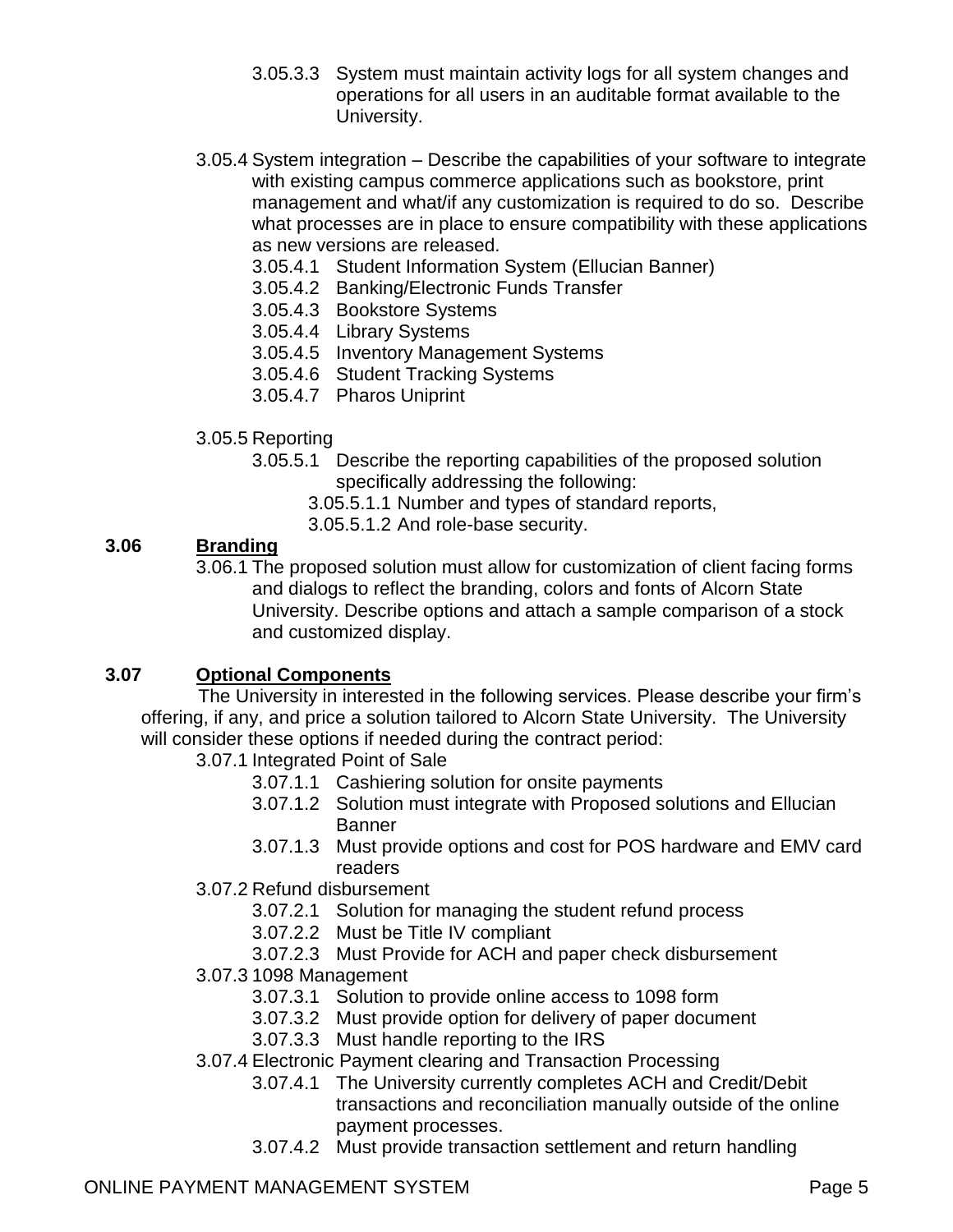- 3.07.4.3 Must integrate with Banner AR
- 3.07.4.4 Provide a schedule of fees associated with this service
- 3.07.4.5 Describe reporting and management interfaces

## **4.0 Bidder Qualifications**

#### **4.01 Minimum Qualifications**

In order to qualify as a Responsive Bidder, the bidder needs to meet the minimum qualifications below.

- a. Must respond to all points of section 3 of this IFB
- b. Authorized Agent to bid in Price Bid Form, Exhibit D

## **5.0 Required Submittals**

#### **5.01 Quantity of Bid:**

Submit one (1) original Bid and two (2) duplicate copies. Mark original Bid as "Original". Original should contain original(live) signatures on any pages where a signature is required. Bids should contain the submittals listed in this section below.

#### **5.02 Required Submittals:**

It is the Bidder's sole responsibility to submit information in fulfillment of the requirements of this invitation for Bid. If pertinent information or required submittals are not included within the Bid, it may cause the Bid to be rejected.

Bidder should submit the following information:

- Description of how the goods or services offered specifically meet the required specifications described in section 3.
- Detailed information about how the Bidder meets the minimum qualification detailed in Section 4.
- Exhibit B, Reference, fully completed.
- Exhibit C, Company Profile/Financial Stability
- Exhibit D, Bid Price Form, fully completed.

## **6.0 Evaluation and Award**

#### **6.01 Evaluation:**

Bids will be evaluated to determine the lowest Responsive Responsible Bidder based upon the invitation for Bid, Exhibits, and Addenda.

#### **6.02 Investigation of References:**

Alcorn reserves the right to investigate and to consider the references and the past performance of any Bidder with respect to such things as its performance or provision of similar goods or services, compliance with specifications and contractual obligations, and its lawful payment of suppliers, subcontractors, and workers. Alcorn further reserves the right to consider past performance, historical information and facts, whether gained from the Bid, interviews, references, Alcorn or any other source. Alcorn may postpone the award or execution of the Contract after the announcement of the notice of intent to award in order to complete its investigation.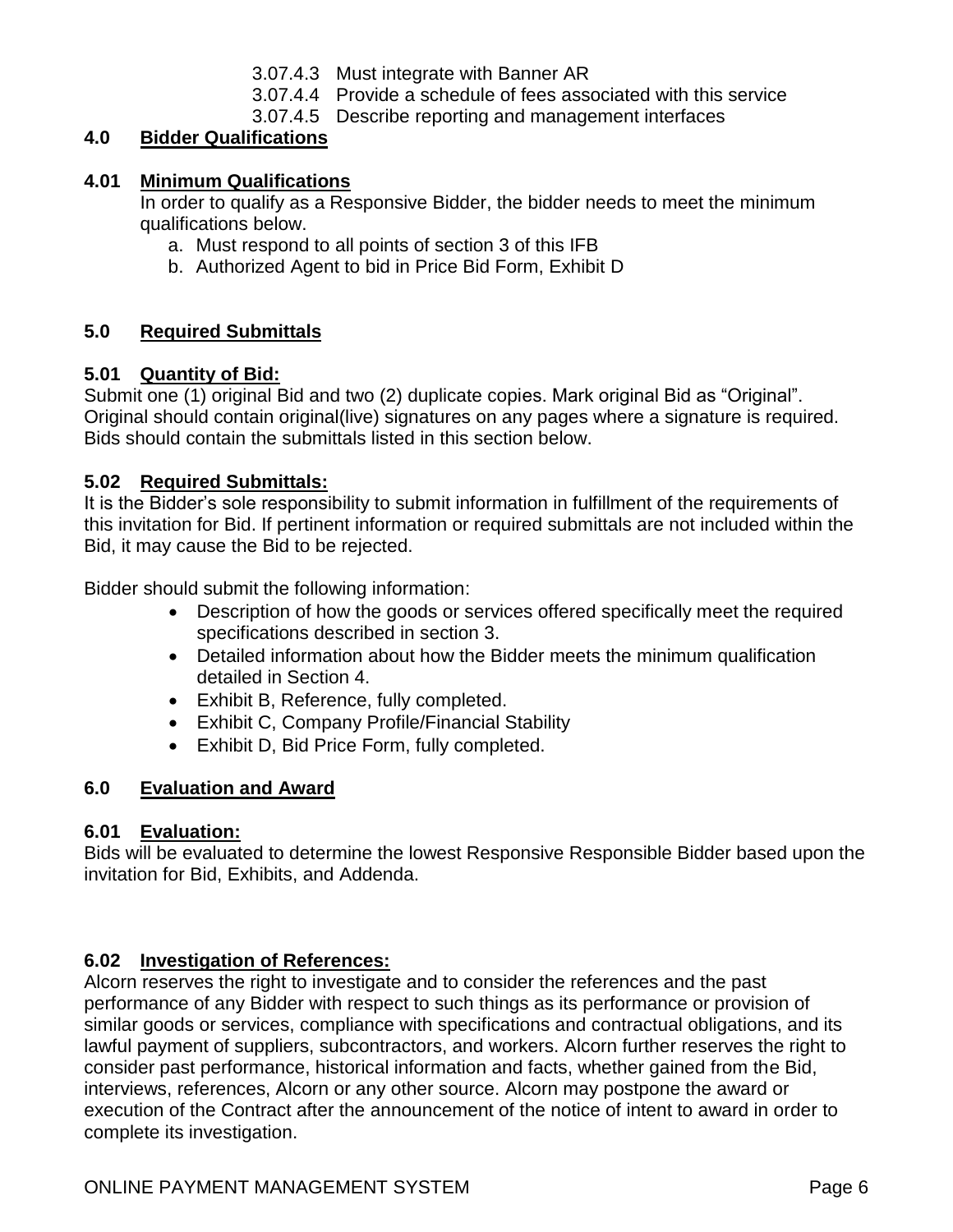## **7.0 Instructions to Bidders**

### **7.01 Applicable Statutes and Rules:**

This IFB is subject to the applicable provisions and requirements of The State of Mississippi statutes and Alcorn State University Policies and Procedures.

## **7.03 Requests for Clarification or Change:**

Requests for clarification or change of the invitation for Bid must be in Writing and received by the Purchasing Agent no later than the Deadline for Request for Clarification or Change as specified in the Schedule of Events. Such requests for clarification or change must include the reason for the Bidder's request. Alcorn will consider all timely requests, and if acceptable to Alcorn, amend the Invitation for Bid by issuing an Addendum. Envelopes, e-mails or faxes containing requests should be clearly marked as a Request for Clarification or Change and include the IFB Number and Title

#### **7.04 Addenda:**

Only documents issued as Written Addenda by Purchasing Agent serve to change the invitation to Bid in any way. No other direction received by the Bidder, written or verbal, serves to change the Invitation to Bid. Purchasing Agent will notify potential Bidders through publication of the Addenda by email. Bidders are not required to return Addenda with their Bid. However, Bidders are responsible for obtaining and incorporating any changes made by the Addendum with their Bid. Failure to do may, in effect, make the Bid Non-Responsive, which may cause the Bid to be rejected.

### **7.05 Preparation and Signature:**

All Required Submittals must be Written or prepared in Ink and signed in ink by an authorized representative with authority to bind the Bidder. Signature certifies that the Bidder has read, fully understands, and agrees to be bound by the invitation for Bid and all Exhibits and Addenda to the Invitation for Bid.

#### **7.06 Public Record:**

Notwithstanding any provision to the contrary contained herein, it is recognized that University is a public agency of the State of Mississippi and is subject to the Mississippi Public Records Act, 25-61-1, et seq., Miss Code Ann. If a public records request is made for any information provided to University pursuant to this agreement, University shall promptly notify the disclosing party of such request. The disclosing party shall promptly institute appropriate legal proceedings to protect its information. No party to this agreement shall be liable to the other party for disclosures of information required by court order or required by law.

#### **7.07 Submission:**

Bids must be submitted in a sealed envelope and be delivered to the Submittal location listed on the invitation for Bid cover sheet no later than the Bid Due Date and Time. Bidder must specify on the outside of the envelope the Invitation for Bid number, the Invitation for Bid title and the Bid Due Date and Time. **E-Mail or Facsimile Bids Will Not Be Accepted.**

#### **7.08 Modification:**

Prior to submittal, Bidders should initial modifications or erasures in ink by the person signing the Bid. After submittal but prior to the Bid Due Date and Time, Bids may be modified by submitting a written notice indicating the modifications and a statement that the modification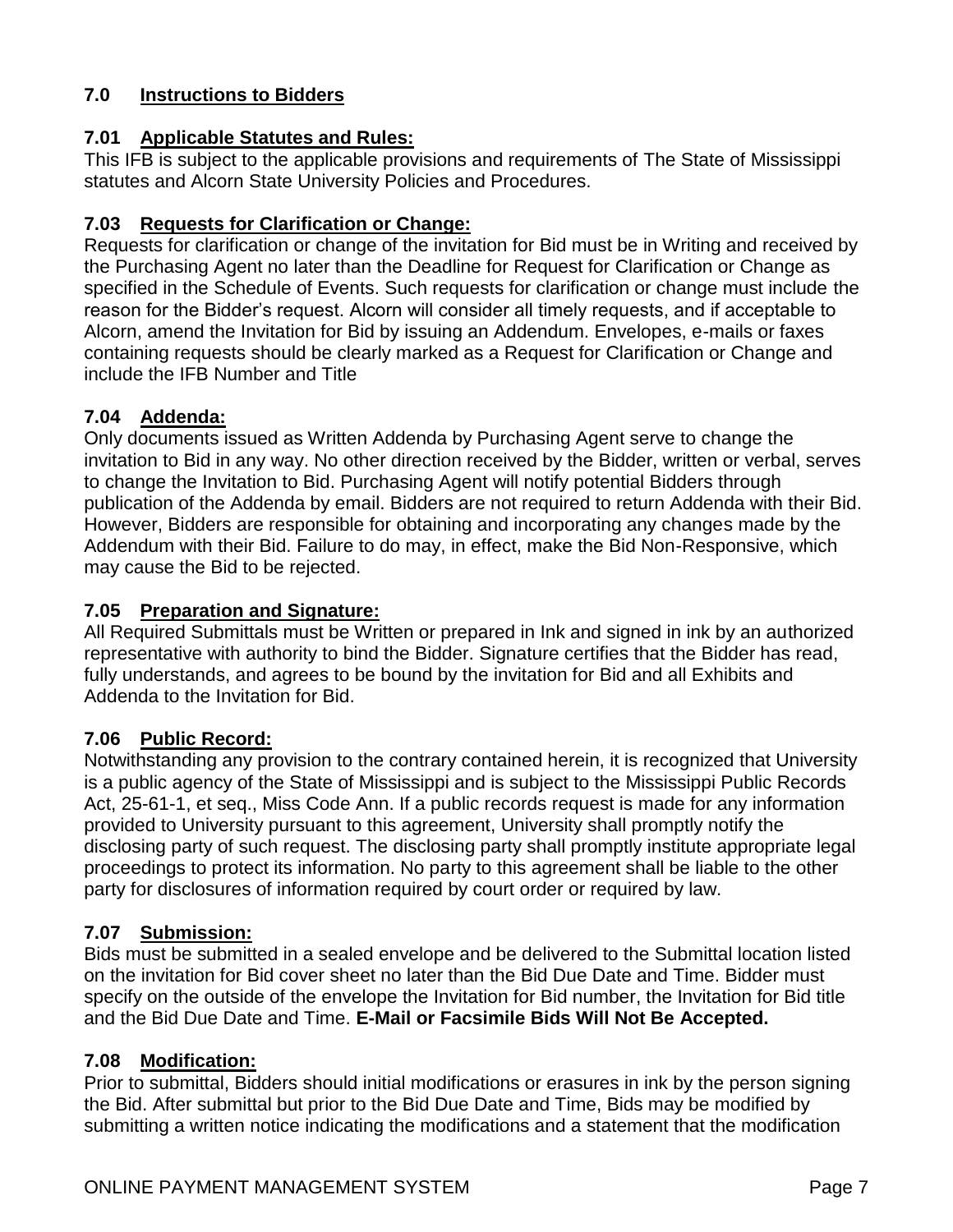amends and supersedes the prior Bid. After the Bid Due Date and Time, Bidders may not modify their Bid.

#### **7.09 Withdrawals:**

A Bidder may withdraw their Bid by submitting a written notice to the Purchasing Agent identified in this invitation for Bid prior to the Bid Due Date and Time. The Written notice must be on the Bidder's letterhead and signed by an authorized representative of the Bidder. The Bidder, or authorized representative of the Bidder, may also withdraw their Bid in person prior to the Bid Due Date and Time, upon presentation of appropriate identification and evidence of authority to withdraw the Bid satisfactory to Alcorn State University.

#### **7.10 Late Submittals:**

Bids and Written notices of modification or withdrawal must be received no later than the Bid Due Date and Time.

#### **7.11 Bid Opening:**

Bids will be opened immediately following the Bid Due Date and Time at the Submittal Location. Bidder may attend the Bid opening. The name of each bidder, the bid price, and such other information as is deemed appropriate by the University Purchase Agent, shall be read aloud or otherwise made available.

#### **7.12 Bids are Offers:**

The Bid is the Bidder's offer to enter into a Contract pursuant to the terms and conditions specified in the Invitation to Bid, its Exhibits, and Addenda. The offer is binding on the Bidder for one hundred twenty (120) days. ASU's award of the Contract constitutes acceptance of the offer and binds the Bidder. The Bid must be a complete offer and fully Responsive to the Invitation to Bid.

#### **7.13 Contingent Bids:**

Bidder shall not make its Bid contingent upon ASU's acceptance of specifications or contract terms that conflict with or are in addition to those in the invitation to Bid, its Exhibits, or Addenda.

#### **7.14 Right to Reject:**

ASU may reject, in whole or in part, any Bid not in compliance with the Invitation to Bid, Exhibits, or Addenda, if upon ASU's written finding that is in the public interest to do so. ASU may reject all Bids for good cause. If upon ASU's written finding that is in the public interest to do so. Notification of rejection of all Bids, along with the good cause justification and finding of public interest, will be sent to all who submitted a Bid.

#### **7.15 Awards:**

ASU reserves the right to make award(s) by individual item, group of items, all or none, or any combination thereof. ASU reserves the right to delete any item from the award when deemed to be in the best interest of ASU.

#### **7.16 Bid Results:**

A notice of intent to award containing the Bid results will be issued to all Bidders. The Bid file will be available for Bidder's review during the protest period at the Purchasing Department. Bidders must make an appointment with the Purchasing Agent to view the Bid file. After the protest period the file will be available by making a Public Records Request to ASU.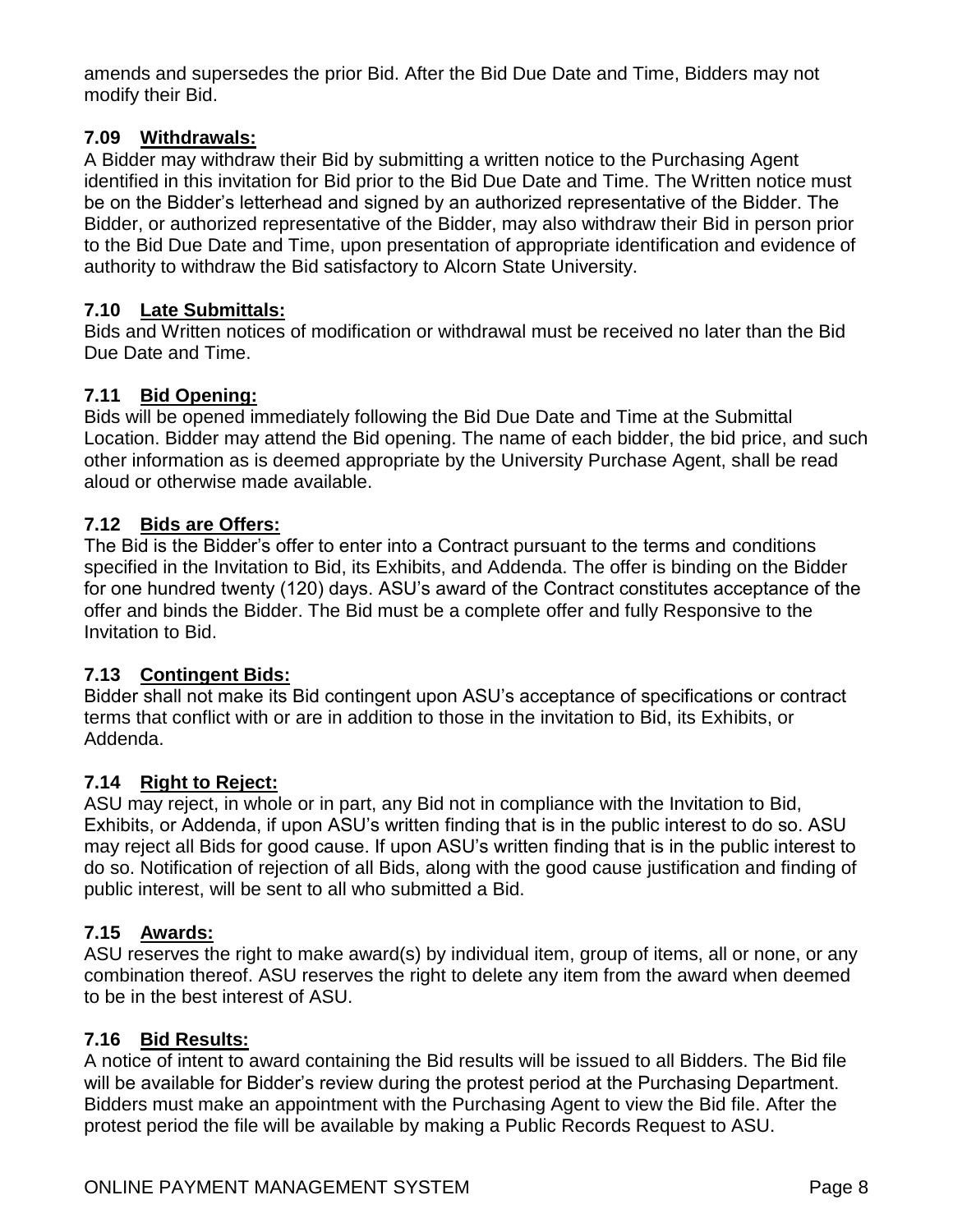## **7.17 Bid Preparation Cost:**

ASU is not liable for costs incurred by the Bidder during the Invitation to Bid process.

## **7.18 Bid Cancellation:**

If an Invitation to Bid is cancelled prior to the Bid Due Date and Time, all Bids that may have already been received will be returned to the Bidders. If an Invitation to Bid is cancelled after the Bid Due Date and Time or all Bids are rejected, the Bids received will be retained and become part of ASU's permanent Bid File.

#### **7.19 Protest of Contractor Selection, Contract Award**

Any Bidder who feels adversely affected or aggrieved may submit a protest within seven (7) calendar days after ASU issues a notice of intent to award a Contract. The protest must be clearly identified as a protest, identify the type and nature of the protest, and include the Invitation for Bid number and title.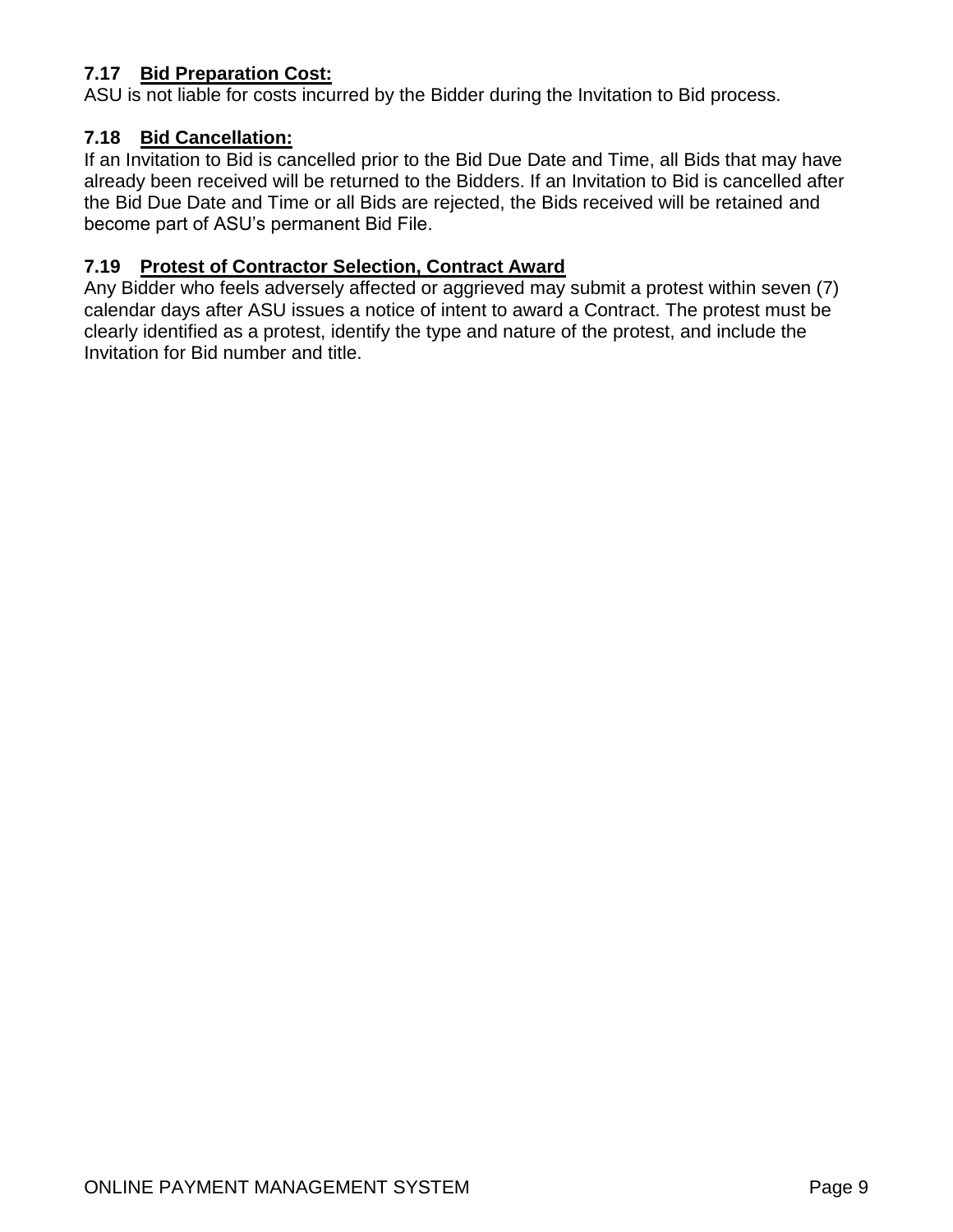#### **EXHIBIT A ALCORN STATE UNIVERSITY STANDARD TERMS AND CONDITIONS ADDENDUM**

This Addendum ("Addendum") between Alcorn State University ("ASU"), a governmental entity, and \_\_\_\_\_\_\_\_\_\_\_\_\_\_\_\_\_\_\_\_\_\_\_("Contractor"), entered into on \_\_\_\_ day of \_\_\_\_\_\_\_, 201\_\_, constitutes an amendment or supplement to the \_\_\_\_\_\_\_\_\_\_\_\_\_\_\_\_\_\_\_\_\_\_\_\_\_\_\_\_ (including any other agreements incorporated therein) and is hereby incorporated into said Agreement. Notwithstanding anything to the contrary contained in any agreement by and between Contractor and ASU, and in the event of any conflict between the terms of the Agreement and this Addendum, the terms of this Addendum shall control. The terms of this Addendum may only be amended by a writing which specifically references this Addendum, and is signed by both parties.

1. **Conflict.** Any terms in the Agreement which purport to modify or are in conflict with the terms of this Addendum are hereby deleted, and replaced with the terms in this Addendum.

2. **Time for Payment.** ASU will make payments for all amounts owed under the Agreement no later than forty-five (45) days after receipt of the invoice and receipt, inspection and approval of the goods or services in accordance with Miss. Code Ann. § 31-7-305. No invoice shall be considered past due or late until the 45th day after receipt in accord with Miss. Code Ann. § 31-7-305(3). ASU makes no prepayments for services or products. See Miss. Op. Att'y Gen., Meadows (August 18, 2008).

3. **Assignment.** Neither party may assign its rights under the Agreement or delegate its duties under the Agreement without the prior written consent of the other party, such consent to not be unreasonably withheld.

4. **Insurance.** Any references to ASU's requirement to buy insurance are deleted. ASU is selfinsured and will not be required to purchase casualty and liability insurance. ASU may furnish a certificate of self-insurance pursuant to the Mississippi Tort Claims Act, Miss. Code Ann. § 11-46-17.

5. **Limitations on Liability.** Pursuant to Miss. Code Ann. § 11-7-18 and notwithstanding anything contained in the Agreement to the contrary, no limitations on liability on the part of Contractor shall apply to any claims for compensatory damages to real or tangible personal property or to third party claims for death or bodily injury asserted against Contractor directly or by way of contribution to the extent such property damage, death or bodily injury was proximately caused by the negligence or willful misconduct of Contractor or its employees or agents. Notwithstanding anything contained in the Agreement to the contrary, nothing in the Agreement shall limit Contractor's liability to ASU or any third parties as a result of Contractor's breach of the Agreement, or Contractor's own negligence or willful misconduct. See Miss. Op. Att'y Gen., Long (February 27, 2009).

6. **Governing Law.** ASU Agreements are governed by and interpreted under the laws of the State of Mississippi without reference to conflicts of law provisions of the Mississippi Code of 1972. If in the opinion of any court of competent jurisdiction such Agreement and provisions are not authorized, or are inconsistent in any respect with Federal and/or Mississippi law, such court shall have the authority, if possible, to read the provisions or modify the Agreement, provision or provisions to be consistent with Federal and Mississippi law, and to enforce the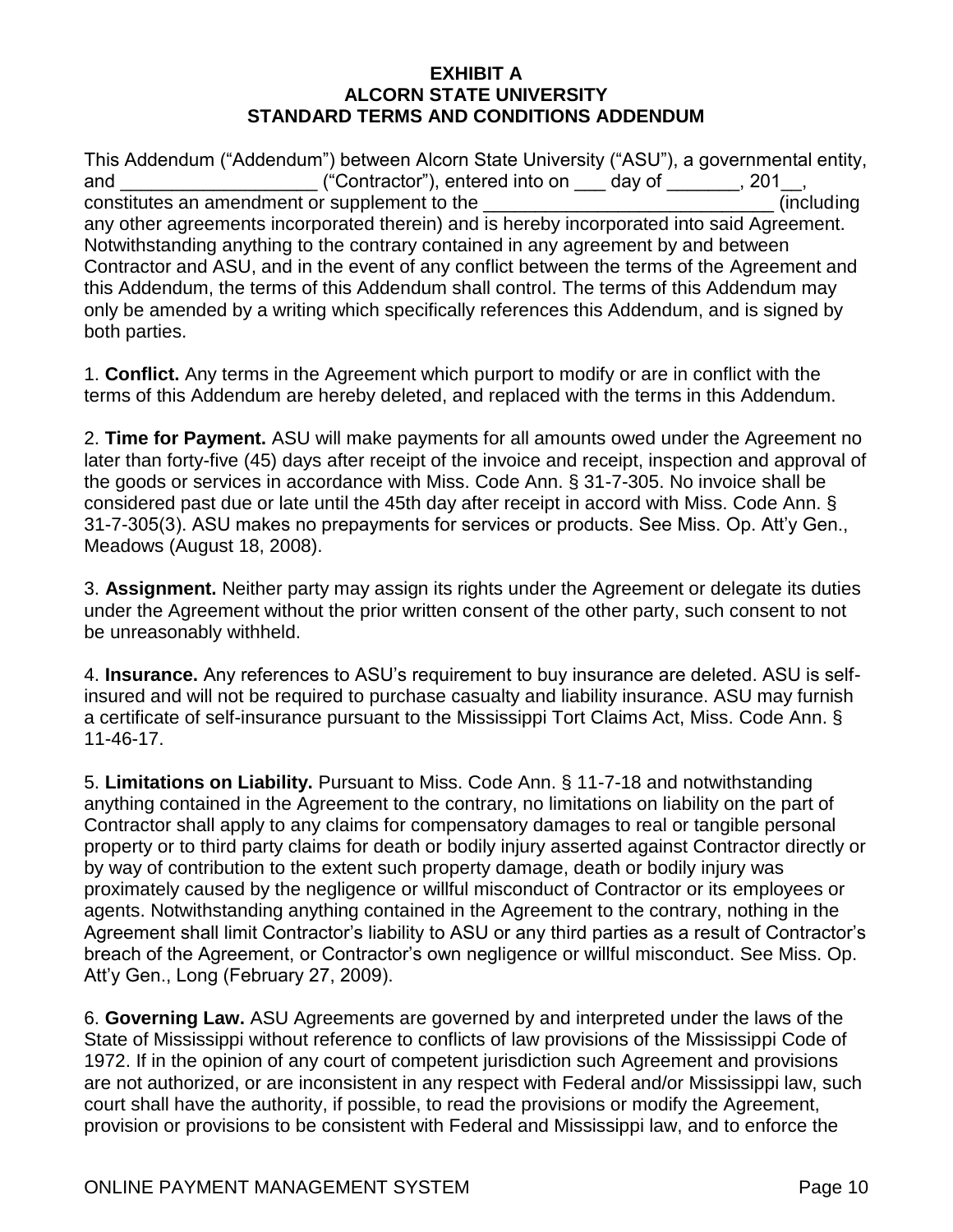remainder of these covenants as so amended. See Miss. Const. Art 4 § 100. See also Miss. Op. Att'y Gen., Nowak (November 18, 2005).

7. **Limitations on Actions/Jury Trial.** Notwithstanding anything contained in the Agreement to the contrary, the statute of limitations under applicable law shall solely govern the time for the commencement of all lawsuits. See Miss. Op. Att'y Gen., Davis (March 3, 1993). Any language in the Agreement waiving or in any way limiting ASU's right to file any appropriate action is hereby deleted.

8. **Limitations on Remedies.** Notwithstanding anything contained in the Agreement to the contrary, nothing in the Agreement shall limit ASU's remedies. Any limitations of remedies contained in the Agreement are deleted in their entirety.

9. **No Named Insureds.** Any provisions of the Agreement which require ASU to name Contractor as an additional named insured are hereby deleted in their entirety. 10. **Availability of Funds.** Continuance of any ASU Agreement is based on availability of funds. Should there be no funds available for any succeeding funding period, the Agreement will be cancelled as of the end of the funding period with no further obligation on the part of ASU. Any property covered by a lease shall be returned to the Contractor.

11. **Arbitration.** Any provisions of the Agreement which refer to, require, or contain the words "arbitration" and/or "mediation" are hereby deleted in their entirety. See Miss. Op. Att'y Gen., Conerly (February 5, 1999).

12. **Late Charges.** Any provisions of the Agreement which require ASU to pay Contractor any late charges are governed by Miss. Code Ann. § 31-7-305. See also Miss. Op. Att'y Gen., Pearson (November 22, 1993).

13. **Waiver.** No failure on the part of any party hereto to exercise, and no delay in exercising any right, power or remedy hereunder shall operate as a waiver thereof, nor shall any single or partial exercise of any right, power or remedy hereunder preclude any further or other exercise thereof or the exercise of any other right, power or remedy.

14. **Attorneys' Fees and Collection Costs.** Any provisions of the Agreement which require the prevailing party, and/or require ASU to pay Contractor any attorneys' fees and/or collection costs are hereby deleted in their entirety. See Miss. Op. Att'y Gen., Stringer (January 25, 2006).

15. **Severability.** If any provision of this Addendum shall be determined by a court of competent jurisdiction to be invalid or unenforceable for any reason, the remaining provisions shall continue to be valid and enforceable. If a court finds that any provision of the Addendum is invalid or unenforceable, but that by limiting such provision it would become valid and enforceable, then such provision shall be deemed to be written, construed, and enforced as so limited.

16. **Penalties.** Any language requiring ASU to pay any penalties is deleted in its entirety. ASU does not agree to pay any extra compensation, fees or allowances after services rendered or contract made, or to make any payment not authorized by law.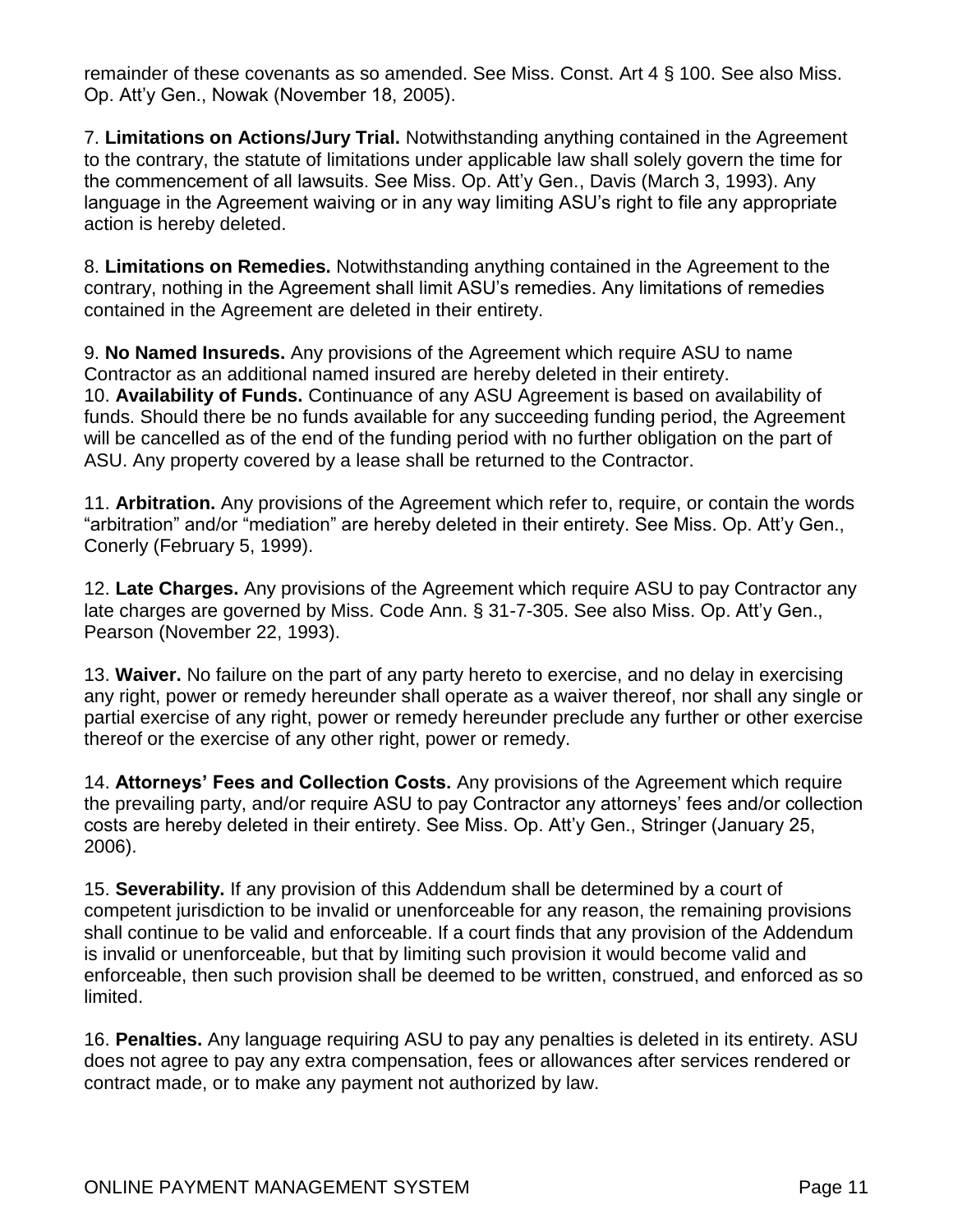17. **Waiver of Subrogation.** Any language requiring ASU to waive any cause of action it may have against Contractor or any other party on account of any loss/damage insured by an insurance policy is hereby deleted in its entirety.

18. **Warranty**. Contractor warrants that the goods and/or services provided hereunder shall be shall be free from defects, and performed in a first class, workmanlike fashion. Any limitations of warranties, including warranties of merchantability and fitness for a particular use, contained in the Agreement are deleted in their entirety. See Miss. Op. Att'y Gen., Davis (March 3, 1993).

19. **Indemnification.** Contractor shall indemnify, defend and hold ASU harmless from any and all claims, actions, lawsuits, proceedings, costs, expenses, damages and liabilities, including attorney's fees, resulting from or arising out of Contractor's breach of the Agreement and/or the negligence or willful misconduct of Contractor or its employees or agents. Any provisions of the Agreement which require ASU to indemnify Contractor or any other third parties in any way are deleted in their entirety. See Miss. Op. Att'y Gen., Stringer (January 25, 2006). ASU shall only be responsible for liability resulting from the actions/inactions of its officers, agents, and employees acting within the course and scope of their official duties with ASU to the degree and within the parameters required under the Mississippi Tort Claims Act, Miss. Code Ann. § 11-46-1, *et seq*. ASU is an entity of the State of Mississippi and is afforded the protection of limited sovereign immunity pursuant to Miss. Code Ann. § 11-46-1, *et seq.*, and any action against ASU shall be filed in accordance with and subject to the limitations contained therein.

20. **Confidentiality.** Notwithstanding any provision to the contrary contained herein, it is recognized that ASU is a public agency of the State of Mississippi and is subject to the Mississippi Public Records Act, Miss. Code Ann. § 25-61-1, *et seq*. If a public records request is made for any information provided to ASU pursuant to the Agreement, ASU shall promptly notify the disclosing party of such request. The disclosing party shall promptly institute appropriate legal proceedings to protect its information. No party to the Agreement shall be liable to the other party for disclosures of information required by court order or required by law.

It is also recognized that ASU is subject to the provisions of the Mississippi Accountability and Transparency Act of 2008, Miss. Code Ann. § 27-104-151, *et seq*., and is required to provide public access to its financial information and expenditures through the Institutions of Higher Learning Accountability and Transparency website.

21. **Independent Contractor.** It is understood by the parties that Contractor is an independent contractor and not an employee or agent of ASU. Contractor retains sole and absolute discretion, control and judgment in the manner and means of carrying out its assignments. Contractor shall comply with ASU's Human Resource Department's applicable policies and procedures including pre-employment screening. Contractor understands and agrees that neither it nor its employees performing services hereunder shall be entitled to any of the rights, fringe benefits and privileges established for ASU's employees, if any, including, but not limited to, the following: retirement benefits, medical insurance coverage, life insurance coverage, health insurance, disability insurance coverage, severance pay benefits, PTO, overtime pay, etc. Contractor understands and agrees that ASU will not pay or withhold from the compensation paid to Contractor pursuant to the Agreement any sums customarily paid or withheld for or on behalf of employees for income tax, unemployment insurance, social security, or payment pursuant to any law or governmental requirement, and all such payments as may be required by law are the sole responsibility of Contractor. Contractor agrees to indemnify and hold ASU harmless from and against any such payments or liabilities for which Contractor may become liable with respect to such matters.

## ONLINE PAYMENT MANAGEMENT SYSTEM **Page 12** Page 12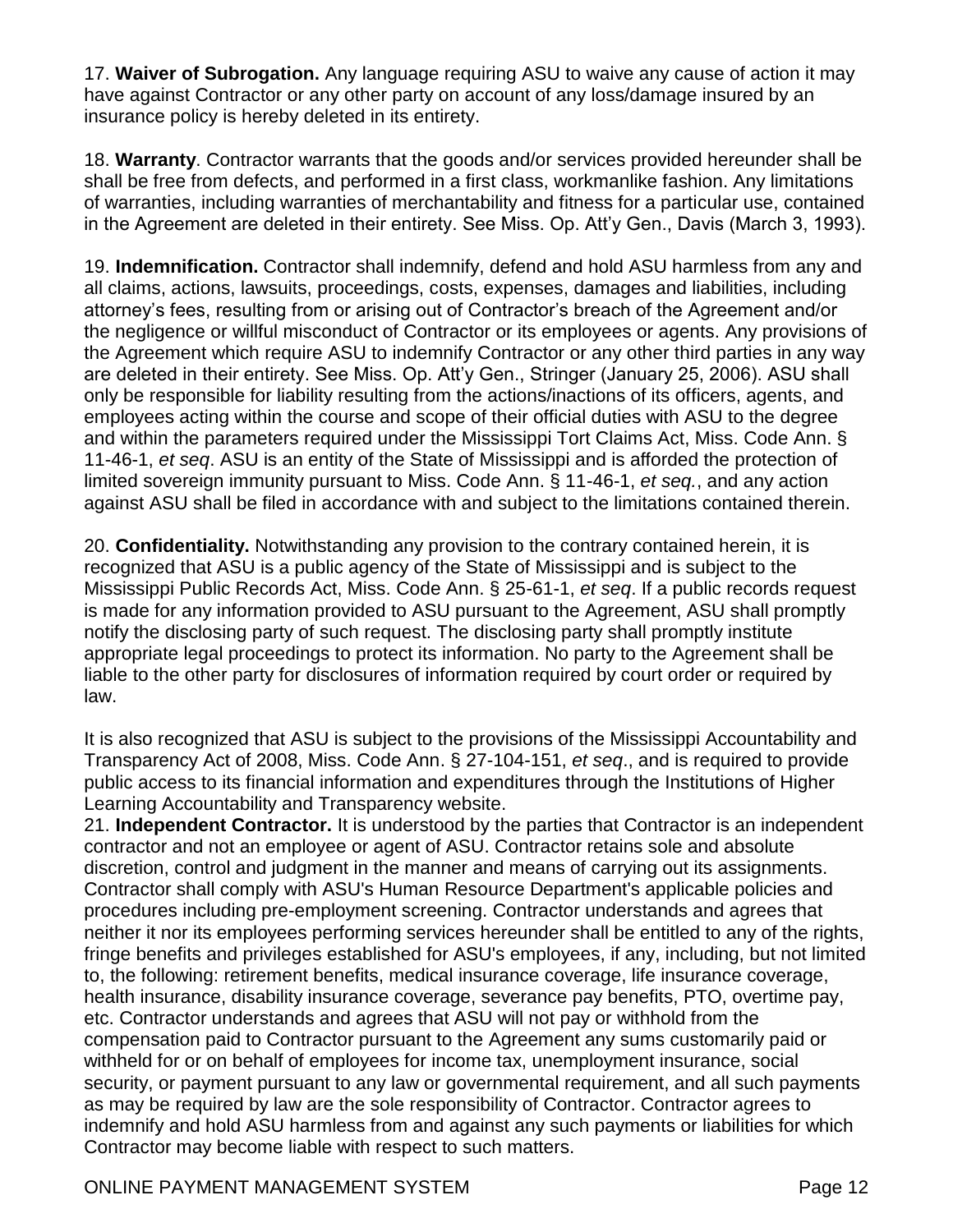22. **Entire Agreement.** This Addendum; any other documents or writings which it accompanies, or to which it is attached (as amended by this Addendum); and any other documents which may be incorporated therein by reference, constitute the entire agreement of the parties with respect to the subject matter herein. Any other agreements or understandings, whether written or oral, are hereby superseded. The terms of this Addendum; any other documents or writings which it accompanies or to which it is attached (as amended by this Addendum), shall solely govern the rights and obligations of the parties with respect to the subject matter herein. Any modification to the Agreement shall only be effective if it is in writing and signed by both parties.

23. **Tax-Exempt Governmental Entity.** Pursuant to Miss. Code Ann. § 27-65-1, *et seq*., and 27-67-1, *et seq*., ASU and other state institutions are exempt from state sales and use taxes. Likewise, ASU will not pay excise or personal property taxes. If the Contractor is liable for such taxes, Contractor shall take such into consideration in pricing. It is Contractor's responsibility to contact local taxing authorities in the state and county where equipment will be located to determine possible tax liabilities in connection therewith.

24. **No Assignment; No Third-Party Beneficiaries.** Except as provided in Paragraph 3, above, no party may assign any of its rights under this Agreement, voluntarily or involuntarily, whether by merger, consolidation, dissolution, operation of law, or another manner. Any purported assignment of rights in violation of this Section is void. This Agreement binds and benefits the parties and their respective permitted successors and assigns. This Agreement does not and is not intended to confer any rights or remedies upon any person other than the Parties.

25. **Equal Opportunity Employer.** ASU is an equal opportunity employer. ASU does business with organizations that are in compliance with Title VII of the 1964 Civil Rights Act (as amended). During the performance of any contract with ASU, Contractor agrees to be bound by provisions of Civil Rights Act of 1964 (as amended), the Rehabilitation Act of 1973 (as amended), and the Veterans Readjustment Act of 1972 (as amended).

26. **E-Verify.** Contractor represents and warrants that it will ensure its compliance with the Mississippi Employment Protection Act**,** Miss. Code Ann. § 71-11-1, *et seq.*, and will register and participate in the status verification system for all newly hired employees. The term "employee" as used herein means any person that is hired to perform work within the State of Mississippi. As used herein, "status verification system" means the Illegal Immigration Reform and Immigration Responsibility Act of 1996 that is operated by the United States Department of Homeland Security, also known as the E-Verify Program, or any other successor electronic verification system replacing the E-Verify Program. Contractor agrees to maintain records of such compliance and, upon request of the State and approval of the Social Security Administration or Department of Homeland Security, where required, to provide a copy of each such verification to the State. Contractor further represents and warrants that any person assigned to perform services hereunder meets the employment eligibility requirements of all immigration laws of the State of Mississippi. Contractor understands and agrees that any breach of these warranties may subject Contractor to the following: (a) termination of this Agreement and ineligibility for any state or public contract in Mississippi for up to three (3) years, with notice of such cancellation/termination being made public, or (b) the loss of any license, permit, certification or other document granted to Contractor by an agency, department or governmental entity for the right to do business in Mississippi for up to one (1) year, or (c) both. In the event of such termination/cancellation, Contractor would also be liable

## ONLINE PAYMENT MANAGEMENT SYSTEM **Page 13** Page 13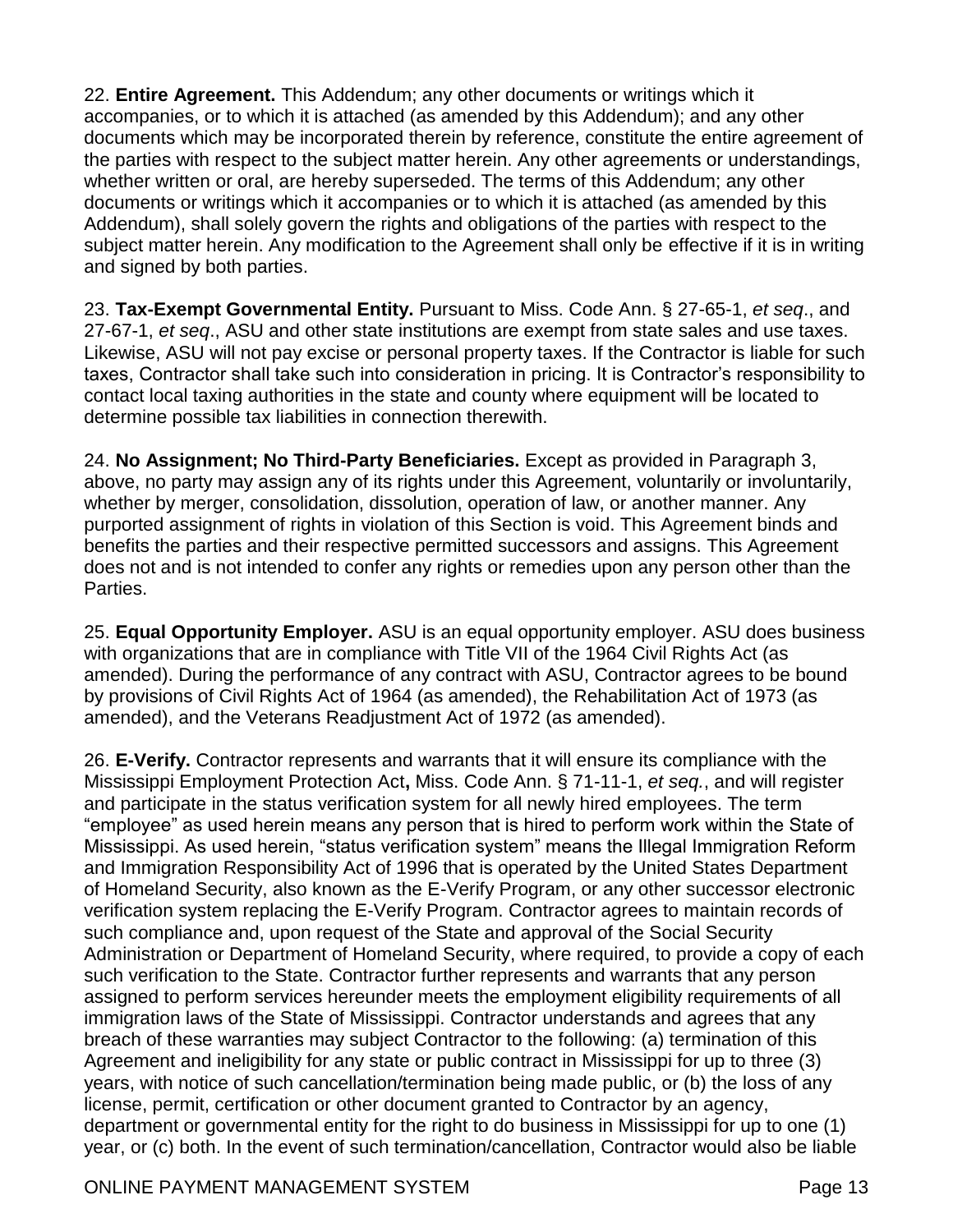for any additional costs incurred by the State due to contract cancellation or loss of license or permit.

27. **Force Majeure**. "Force Majeure Event" means any act or event, whether foreseen or unforeseen, that meets all three of the following tests: (a) The act or event prevents a party in whole or in part from performing its obligations under this Agreement; or satisfying any conditions to the performing party's obligations under this Agreement; (b) The act or event is beyond the reasonable control of and not the fault of the non-performing party; and (c) The non-performing party has been unable to avoid or overcome the act or event by the exercise of due diligence. Notwithstanding anything to the contrary in the Agreement or otherwise, a Force Majeure Event excludes economic hardship, changes in market conditions, or insufficiency of funds. If a Force Majeure Event occurs, the non-performing party is excused from whatever performance is prevented by the Force Majeure Event to the extent prevented and satisfying whatever conditions precedent that cannot be satisfied. When the non-performing party is able to resume performance of its obligations under this Agreement or satisfy the conditions precedent to the performing party's obligations, it shall immediately give the performing party written notice to that effect and shall resume performance under this Agreement no later than five (5) working days after the notice is delivered. This provision is the exclusive remedy available to the non-performing party with respect to a Force Majeure Event. See Miss. Code Ann. § 75-2-617.

28. **Governmental Entity**. Contractor recognizes and acknowledges that University, as a political subdivision of the State of Mississippi, is entering this Agreement, including the provisions thereof, only to the extent authorized by Mississippi law, including the opinions of the Mississippi Attorney General. Any provision of the Agreement that is in any respect not authorized by or is inconsistent with Mississippi law, including the opinions of the Mississippi Attorney General, is invalid.

Accepted and agreed to on behalf of Contractor:

\_\_\_\_\_\_\_\_\_\_\_\_\_\_\_\_\_\_\_\_\_\_\_\_\_\_\_\_\_\_\_\_\_\_\_ Date: \_\_\_\_\_\_\_\_\_\_ Name: \_\_\_\_\_\_\_\_\_\_\_\_\_\_\_\_\_\_\_\_\_\_\_\_\_\_\_\_\_\_

Accepted and agreed to on behalf of ASU:

Title: \_\_\_\_\_\_\_\_\_\_\_\_\_\_\_\_\_\_\_\_\_\_\_\_\_\_\_\_\_\_

|  | $   -$ |  |
|--|--------|--|
|  |        |  |

| Name:  |  |
|--------|--|
| Title: |  |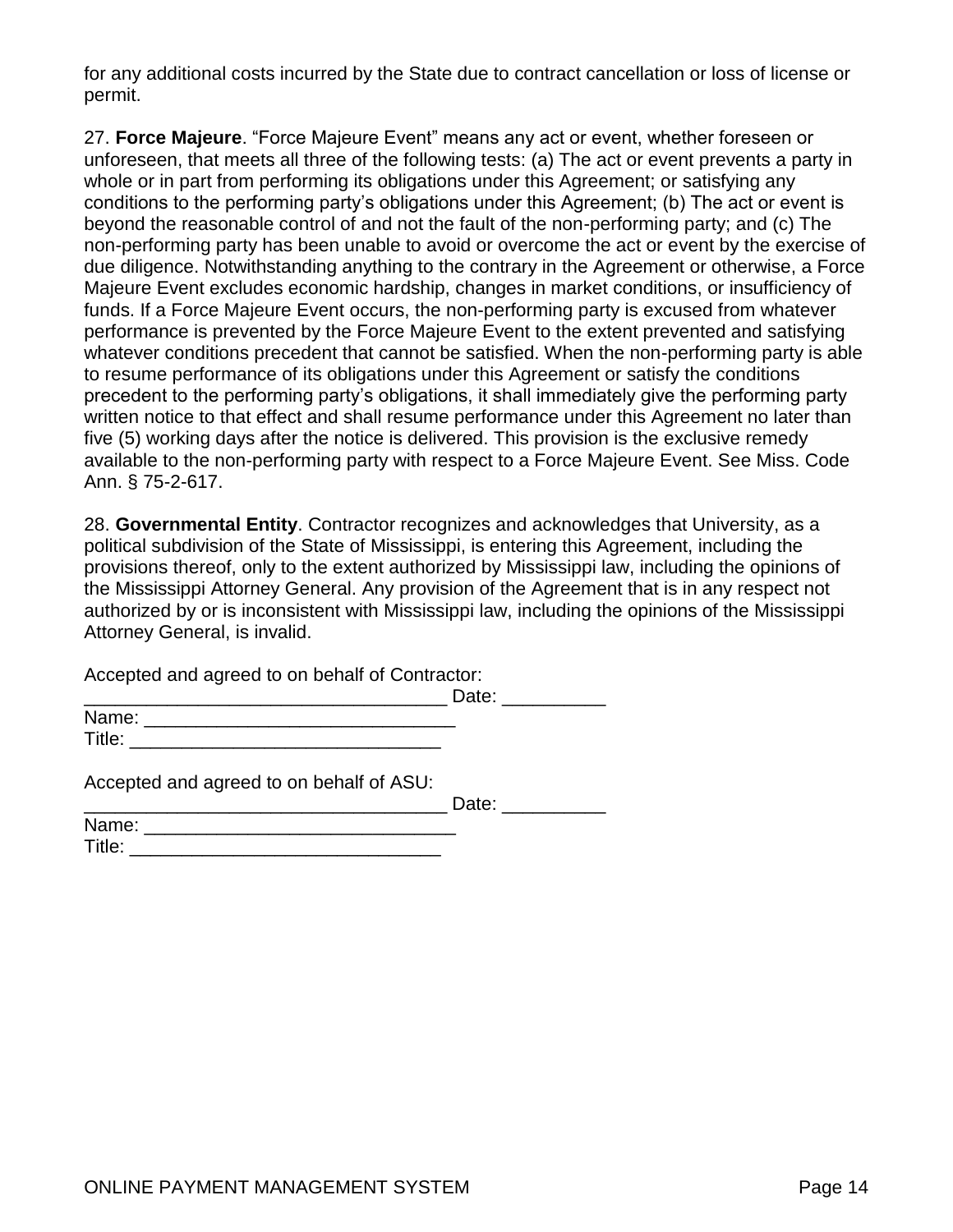# **EXHIBIT B REFERENCES**

## **REFERENCE 1:**

| Company:                                                                | Contact Name: _________________________ |
|-------------------------------------------------------------------------|-----------------------------------------|
| Address:<br><u> 1989 - Andrea Stadt Britain, amerikansk politiker (</u> |                                         |
|                                                                         | Fax Number:                             |
| Website:                                                                | E-Mail:                                 |
| <b>Goods or Services Provided:</b>                                      |                                         |

## **REFERENCE 2:**

| Company:                           | <b>Contact Name:</b><br><u> 1980 - Andrea Andrew Maria (b. 1980)</u> |
|------------------------------------|----------------------------------------------------------------------|
| Address:                           |                                                                      |
|                                    | Fax Number:<br><u> 1980 - Jan Sammer, Amerikaansk politiker (</u>    |
| Website:                           | E-Mail:                                                              |
| <b>Goods or Services Provided:</b> |                                                                      |

### **REFERENCE 3:**

| Company:<br><u> 1989 - Johann Stein, fransk politik (f. 1989)</u> | <b>Contact Name:</b><br><u> 1989 - Andrea Albert III, politik a postaj de la provincia de la provincia de la provincia de la provincia d</u> |
|-------------------------------------------------------------------|----------------------------------------------------------------------------------------------------------------------------------------------|
| Address:                                                          |                                                                                                                                              |
| City, State, Zip:<br><u> 1980 - Andrea Andrew Maria (b. 1980)</u> | Fax Number:                                                                                                                                  |
| Website:                                                          | E-Mail:                                                                                                                                      |
| <b>Goods or Services Provided:</b>                                |                                                                                                                                              |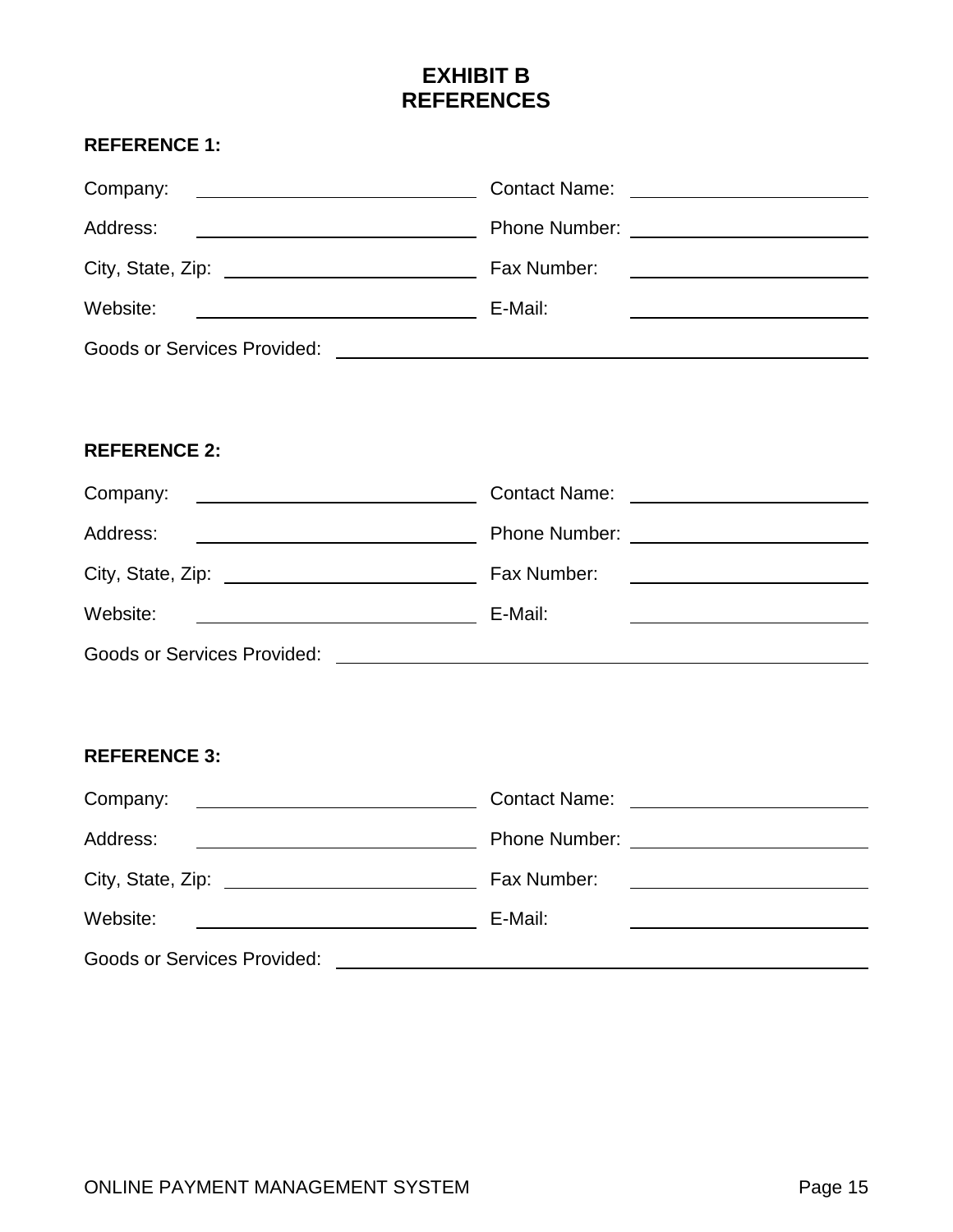## **EXHIBIT C COMPANY PROFILE/FINANCIAL STABILITY**

In addition to the core technical requirements of the vendor response, the University will review whether the vendor has the financial stability, viability, and capacity to perform the services under the contract for the term of the contract. Please respond as appropriate to the below questions and include any additional information you feel necessary to ensure the University of your firms stability.

- 1. Please state the legal name of your firm.
- 2. How many years have you been in business?
- 3. Please describe the type of organization/ownership structure including all partner companies and subsidiary relationships.
- 4. Please state you Tax ID Number and your Dun and Bradstreet number.
- 5. What is the size of your workforce? Is the trend expanding or decreasing?
- 6. Has your company been involved in any re-organization, acquisition or merger within the past three years?
- 7. Is your company currently for sale or involved in any transaction to expand, merge or to become acquired by another business entity? If yes, please explain the impact both in organizational and directional terms.
- 8. Provide any details of all past or pending litigation or claims filed against your company that would affect your company's performance under a contract with the University.
- 9. Is your company currently in default on any loan agreement or financing agreement with any bank, financial institution, or other entity? If yes, specify date(s), details, circumstances, and prospects for resolution.
- 10.Please provide a report attesting to the financial stability of the company